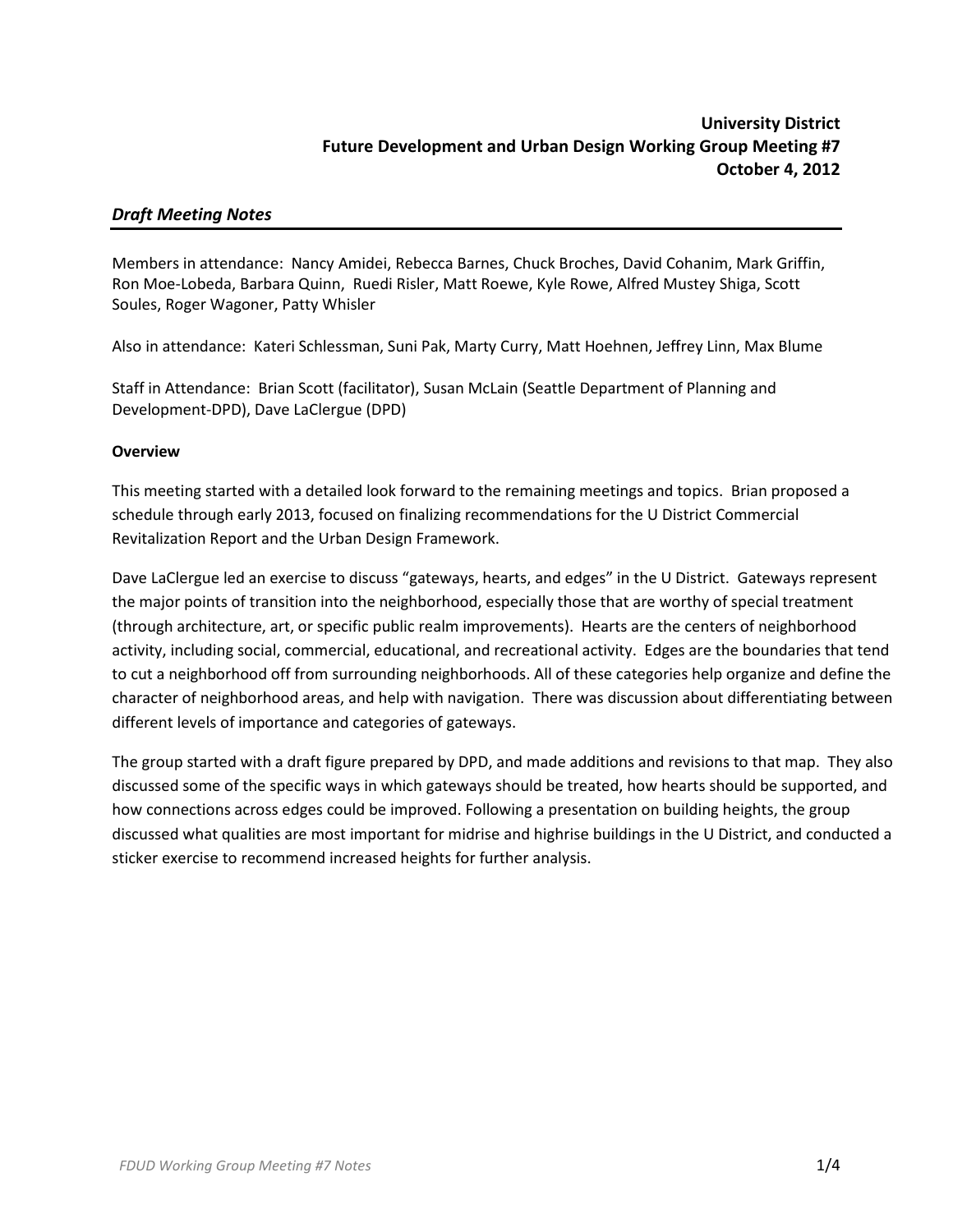### **Summary of "What We Heard"**



### Gateways

- More gateways should be called out on the map, including
	- o Ravenna intersections with the Ave and Roosevelt
	- o Both light rail stations
	- o Where Pacific enters the U District, both under the freeway and at 15th
	- o 15<sup>th</sup> Ave & 45<sup>th</sup> St. intersection
- West gateway on 50<sup>th</sup> should be more of a "processional gateway" with special treatment starting at the freeway and building to the main entry at  $50<sup>th</sup>$  and Roosevelt
- Think about uses at gateway locations, not just physical improvements.
- Traffic calming is a high priority where 50<sup>th</sup> and 45<sup>th</sup> enter the west edge of the U District those are very auto-centric locations; aggressive driving has negative impacts on the feel of the sidewalks and also spills over onto side streets as people try to break away from the traffic.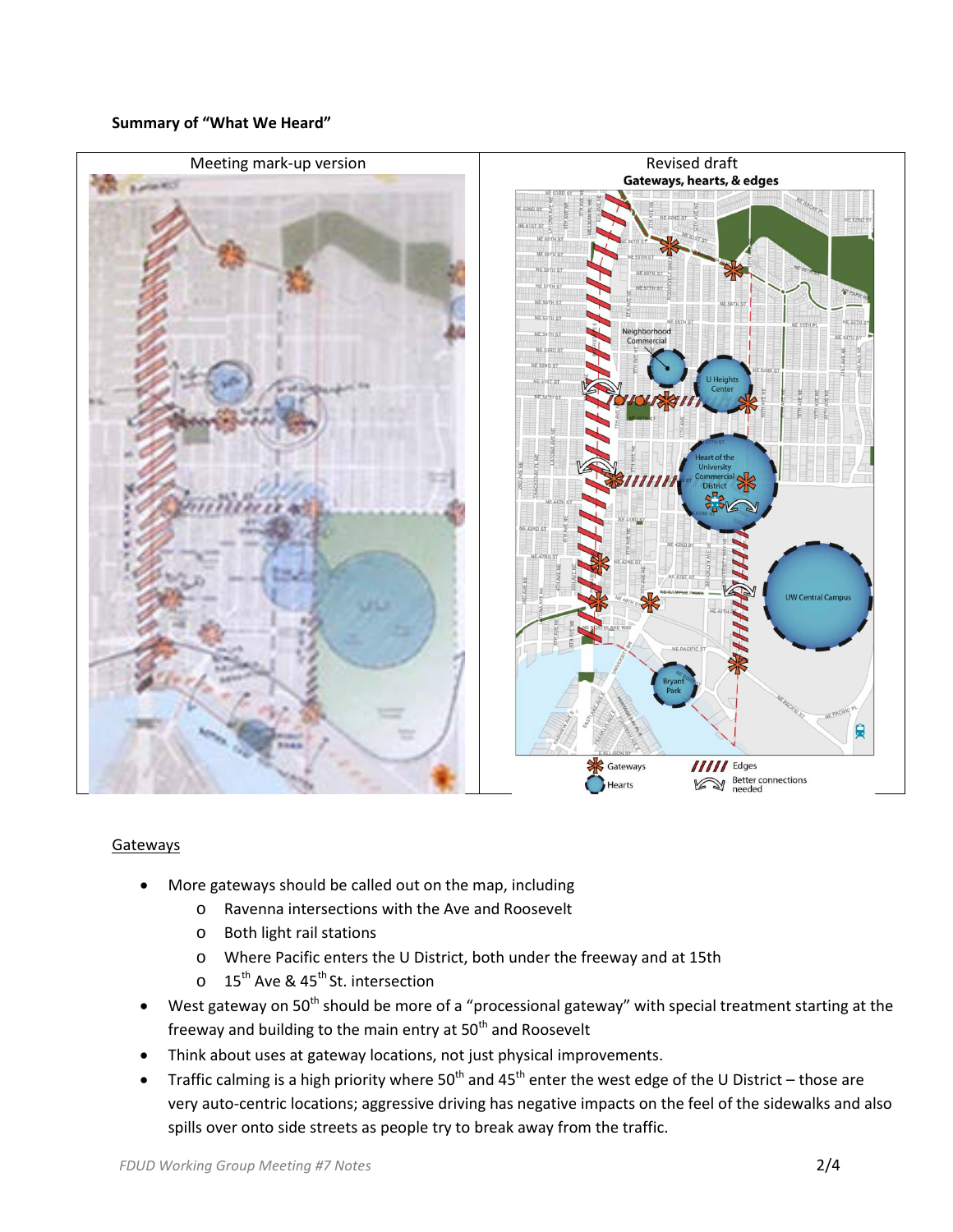- Cresting the top of the hill on  $45<sup>th</sup>$  (coming from the east) feels like an entry well before you hit 15<sup>th</sup>. BUT gateway recommendations should focus on places where the group wants to recommend specific changes; locations outside of the planning area are less important.
- Gateways should announce the neighborhood, & also help with orientation for all modes.
- The north end of the University Bridge is a confusing tangle for pedestrians and bicycles. It's a freeway approach applied in a neighborhood context – it's worth studying a major reconfiguration, and having that study could help secure transportation dollars to make it happen.

## Hearts

- Put more emphasis on U Heights Center. It's becoming a major hub of activity already, and will increase with the expanded park.
- Add a small "neighborhood commercial" heart at  $52^{nd}$  St and Roosevelt. That's where a lot of the neighbors go walking and conduct business.
- Move the Ave heart to be centered at  $45<sup>th</sup>$ , not further down (think of bookstore as the epicenter). And make the Brooklyn station a gateway, not a heart.

## **Edges**

- Safer ped/bike crossings over the freeway are the top priority
- We should do whatever possible to improve the pedestrian environment on  $45<sup>th</sup>$  wider sidewalks through street-level setbacks, provide more landscape separation…
- As discussed previously, opening the campus where feasible along  $15<sup>th</sup>$  would be a major improvement.
- South of Pacific, you tend to feel separated from the water seek to increase access. Counterpoint: don't disregard the working waterfront, which brings jobs and commercial diversity to the U District. The new Bryant Park will be a major improvement in this regard.

### General

• This topic is worthy of much more discussion, possibly a full meeting – ideally we'd get further into questions of how to treat each gateway and heart through future zoning, capital improvements, etc.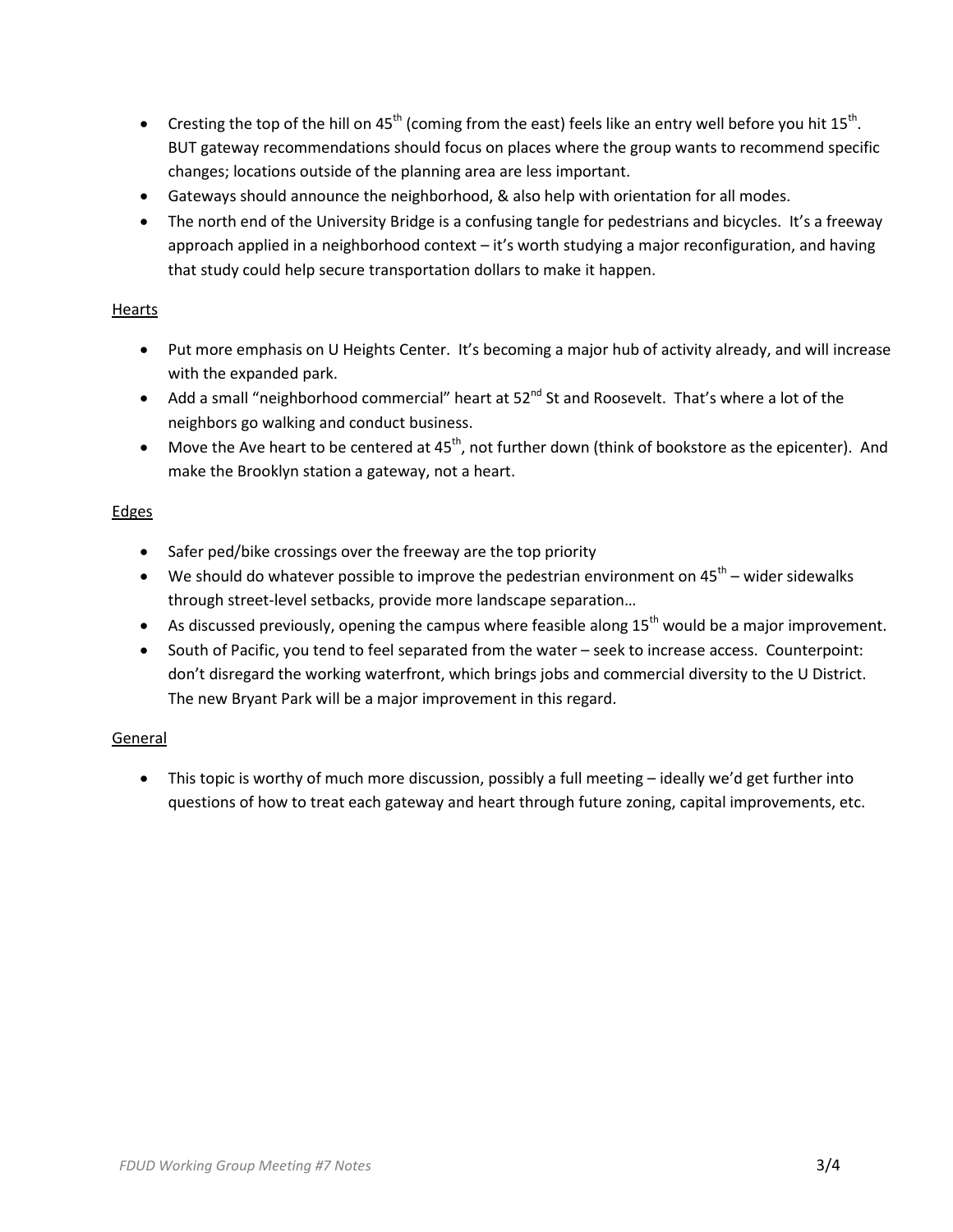

## Increased height discussion

- Landscaping at the street level plays an important role in determining what a building "feels like" at the street edge.
- Ensuring spacing between upper levels of buildings (tower spacing) could make a big difference in how dense a neighborhood feels.
- Wider sidewalks and some setback can help, no matter what the building height
- Open space on or near a building site helps create a sense of spaciousness in the public realm even with buildings that are taller
- Upper-level setbacks can also reduce the bulk of highrise at street level
- Discourage above-grade parking, and screen any of it that is allowed. Keep in mind that belowground parking is very expensive and affects building cost, particularly in locations where underground structures are limited by physical conditions
- It's crucial that the zoning encourages a mix of both residential and commercial development.
- For the neighborhood to mature, there need to be large employers in addition to UW. To get this kind of development, higher height limits are necessary.
- Pedestrian pass-throughs on long blocks would make a huge improvement to U District's walkability. Best way to get these is in exchange for a bonus program that allows increased height.
- Increased height will encourage land assembly, some larger-scale redevelopment.
- Greater heights by the freeway could help block freeway noise. Counterpoint: it's tough to "solve" freeway noise, since blocking it from one place redirects it somewhere else.
- Are wind impacts likely to be a problem? LaClergue response: Probably not, since we're talking about much lower heights and greater spacing than downtown. EIS will consider this – further steps to reduce impacts include upper level setbacks and canopies to disperse downward wind before it reaches the street.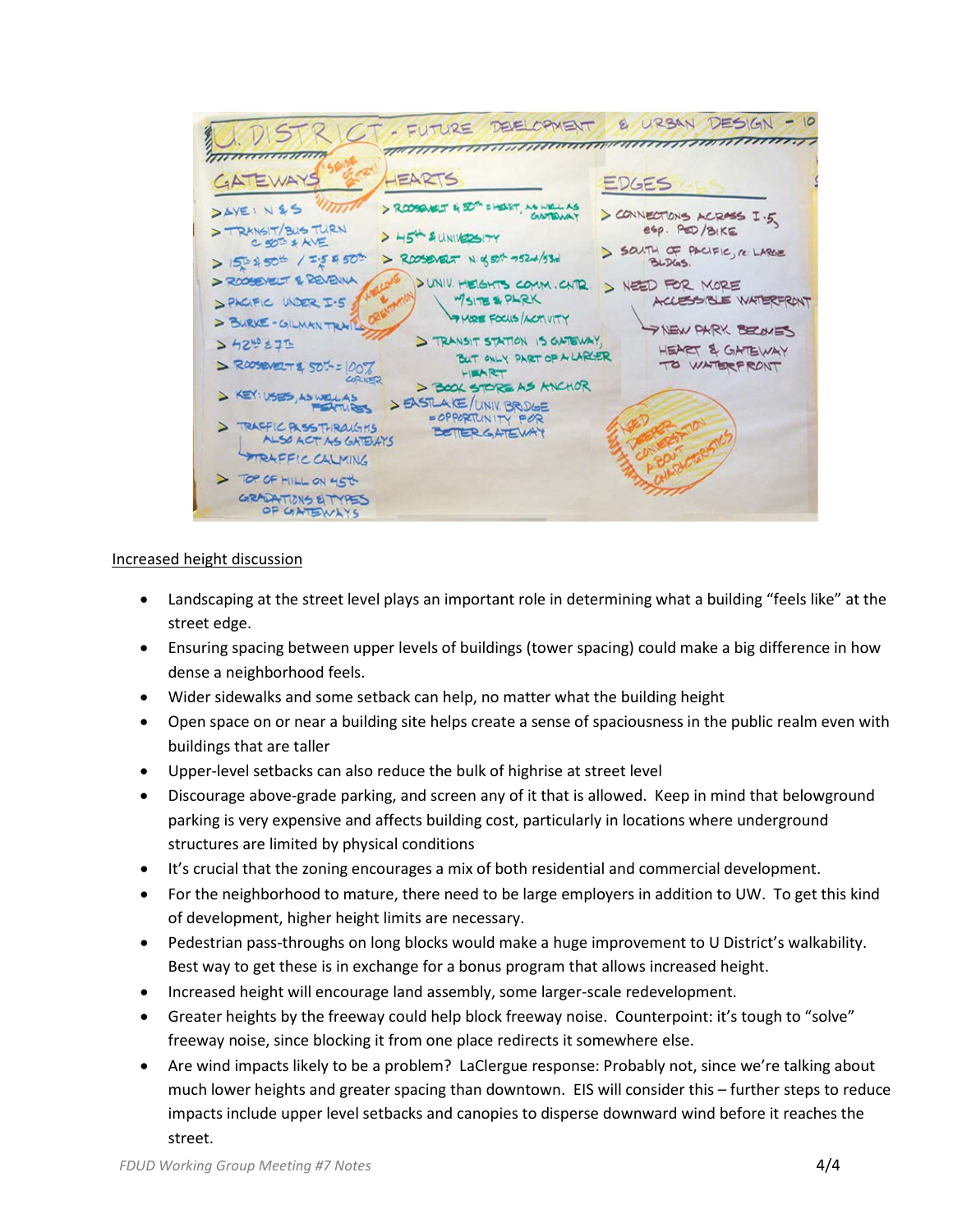

### Height dot exercise

Working group members each received 12 stickers, divided into four colors representing different height classes:

- $\bullet$  Yellow = 85'
- $\bullet$  Green = 160'
- Dark green = 240'
- $\bullet$  Blue = 300'

Participants were instructed to place these stickers in the locations they felt were most appropriate to evaluate greater heights as the planning process moves ahead. Any height class deemed to be too tall or too short could be put in the "out of bounds" box; participants also had the option to mark a different recommended maximum height on their stickers.

The figure below is annotated to show where participants labeled their stickers with a height other than what the color denotes.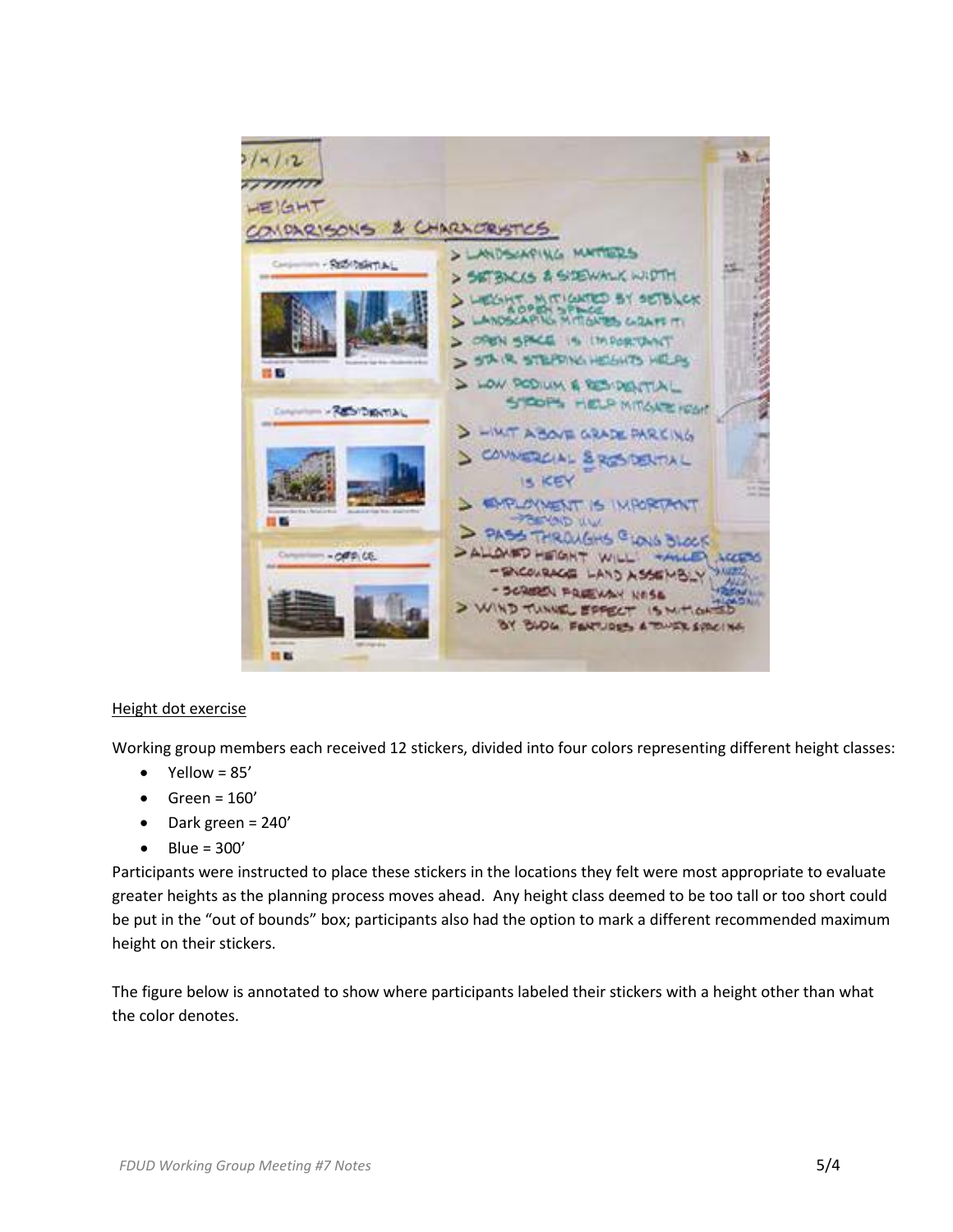

#### **Additional Feedback:**

- Is there any way to push the whole planning and rezone process to be faster? It would be really good to get the changes in place ASAP to make the most of any development that is happening in the near term. Susan's responded that the current timeline is a realistic one based on how long environmental review and public input require, in addition to staffing resources for the project.
- Let's consider whatever economic information that emerges about development in this neighborhood and others like it. How is financing influencing which construction types will work? What kinds of spaces are the tech/R&D employers looking to lease?
- Make sure we plan ahead for underground utilities if we're doing upgrades, scale them to handle future growth. This kind of evaluation should be recommended in the Commercial Revitalization plan.